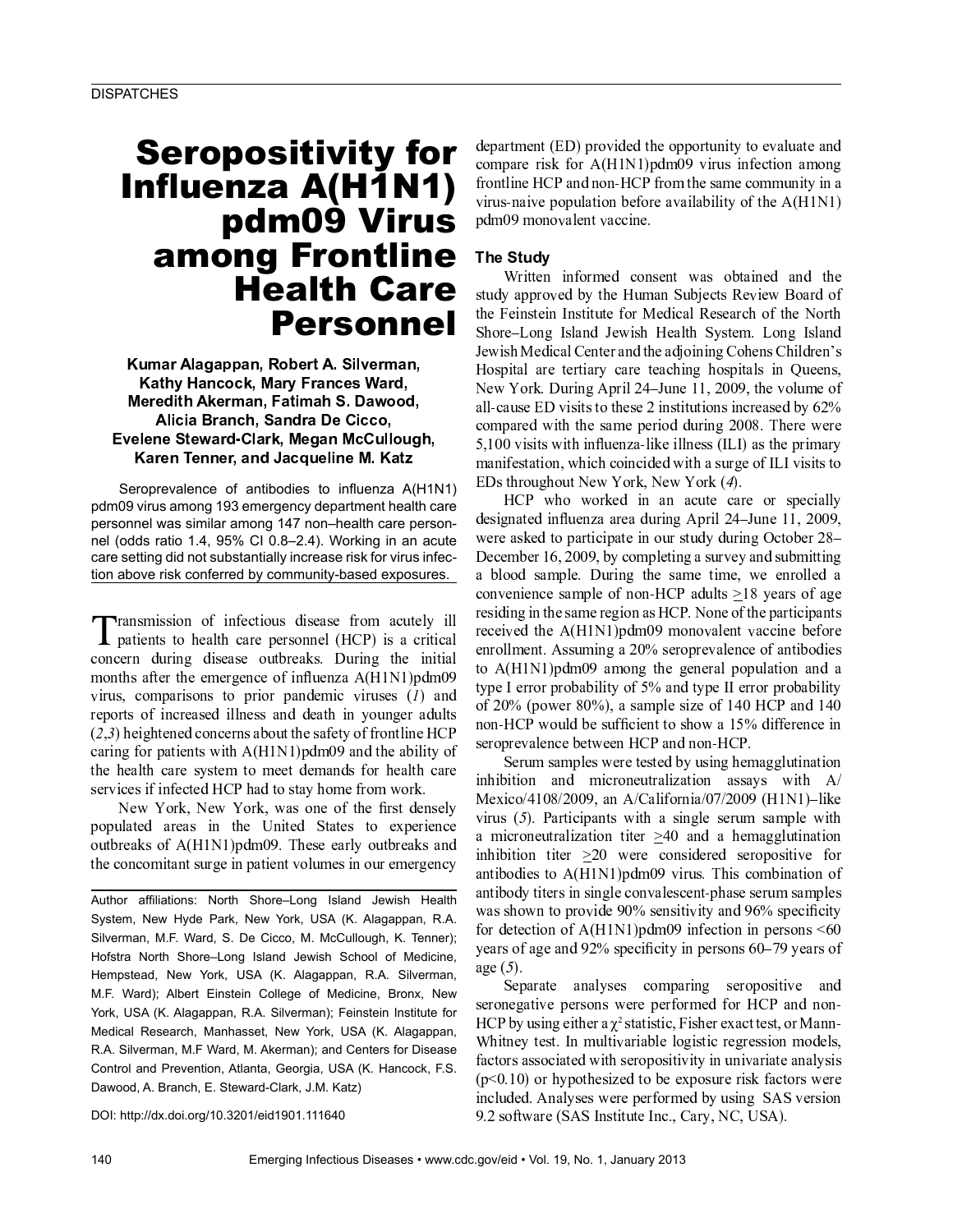We enrolled 193 HCP and 147 non-HCP in the study. Non-HCP were older (median 47 years, range 18–80 years) than HCP (median 40 years, range  $21-65$  years) and less likely to recall symptoms of an ILI (Table 1). A similar proportion of HCP and non-HCP reported contact with a household member who had confirmed or suspected  $A(H1N1)$  pdm09 and living with children <18 years of age.

Among 193 HCP, 41  $(21.2\%)$  were seropositive for antibodies to  $A(H1N1)$  pdm09 virus; of these, 12 (29.3%) reported no influenza-like symptoms during the study period. Age, sex, and HCP role were not associated with seropositivity. However, a higher proportion of attending physicians who took care of children were seropositive than those who took care of adults  $(30.8\% \text{ vs. } 8.7\%);$  $p$ <0.07). Seropositive HCP did not work more ED shifts than seronegative HCP (mean 20 vs. 22 shifts;  $p = 1.0$ ) or temporary influenza treatment center shifts (mean 8 vs. 5 shifts;  $p = 0.5$ ) during April 24–June 11, 2009. The proportion of seropositive HCP who reported contact with a patient with suspected or confirmed  $A(H1N1)$  pdm09 was  $\text{ }$ similar (76.3% vs. 73.2%; p = 0.9).

Among  $147$  non-HCP, 24  $(16.3\%)$  were seropositive for antibodies to  $A(H1N1)pdm09$  virus. A higher proportion of persons living with children  $\leq 18$  years of age were seropositive  $(54.2\% \text{ vs. } 34.2\% \text{ ; } p = 0.06)$  than those not living with children  $\leq 18$  years of age. However, this finding did not reach statistical significance.

Among the 340 study participants,  $65$  (19%) were seropositive for antibodies to  $A(H1N1)$  pdm09 virus. HCP were no more likely to be seropositive than were non-HCP  $(21.2\% \text{ vs. } 16.3\%; \text{ p} = 0.30)$ . In a multivariate model that included age, sex, receipt of seasonal influenza vaccine, having children  $\leq 18$  years of age in the household, and occupation, only living in a household with children  $\le$ 18 years of age was associated with being seropositive (Table 2).

#### Conclusions

We found that  $21\%$  of frontline HCP working in the ED or specially designated influenza areas during the first wave of  $A(H1N1)$ pdm09 virus circulation in New York, New York, were seropositive for antibodies to  $A(H1N1)$ pdm09 virus, similar to non-HCP. Overall, our estimated seroprevalence among HCP and non-HCP was  $19\%$ , which was similar to estimates after the first wave of  $A(H1N1)$  $pdm09$  virus circulation from other studies  $(6,7)$ . Living with children  $\leq 18$  years of age was the only identified risk indicator for seropositivity.

Among HCP, the reported seroprevalence of antibodies to  $A(H1N1)$  pdm09 virus in other countries ranges from  $7\%$ 

| Table 1. Baseline characteristics of 340 health care personnel tested for seropositivity to influenza A(H1N1)pdm09 virus*                                                                                                                                        |                      |                         |           |  |  |
|------------------------------------------------------------------------------------------------------------------------------------------------------------------------------------------------------------------------------------------------------------------|----------------------|-------------------------|-----------|--|--|
|                                                                                                                                                                                                                                                                  | No. (%) health care  | No. (%) non-health care |           |  |  |
| Characteristic                                                                                                                                                                                                                                                   | personnel, $n = 193$ | personnel               | p value   |  |  |
| Sex                                                                                                                                                                                                                                                              |                      |                         |           |  |  |
| M                                                                                                                                                                                                                                                                | 70 (36.3)            | 68 (46.3)               | 0.07      |  |  |
| F                                                                                                                                                                                                                                                                | 123 (63.7)           | 79 (53.7)               | <b>NA</b> |  |  |
| Age, y                                                                                                                                                                                                                                                           |                      |                         |           |  |  |
| $30$                                                                                                                                                                                                                                                             | 35(18.1)             | 21(14.3)                | 0.01      |  |  |
| $30 - 40$                                                                                                                                                                                                                                                        | 58(30.1)             | 27(18.4)                | <b>NA</b> |  |  |
| $41 - 50$                                                                                                                                                                                                                                                        | 48 (24.9)            | 33(22.5)                | <b>NA</b> |  |  |
| $51 - 60$                                                                                                                                                                                                                                                        | 43 (22.3)            | 49 (33.3)               | <b>NA</b> |  |  |
| >60                                                                                                                                                                                                                                                              | 9(4.7)               | 17(11.6)                | <b>NA</b> |  |  |
| Age, y (dichotomized)                                                                                                                                                                                                                                            |                      |                         |           |  |  |
| < 60                                                                                                                                                                                                                                                             | 184 (95.3)           | 130 (88.4)              | 0.02      |  |  |
| >60                                                                                                                                                                                                                                                              | 9(4.7)               | 17(11.6)                | <b>NA</b> |  |  |
| Children <18 y of age in home                                                                                                                                                                                                                                    | 85 (44.0)            | 55 (37.4)               | 0.22      |  |  |
| Received seasonal influenza vaccine during 2008 or 2009                                                                                                                                                                                                          | 190 (98.5)           | 123(83.7)               | < 0.01    |  |  |
| Contact with household member with confirmed or suspected                                                                                                                                                                                                        | 39(20.2)             | 23(15.7)                | 0.26      |  |  |
| A(H1N1)pdm09                                                                                                                                                                                                                                                     |                      |                         |           |  |  |
| Clinical contact with confirmed or suspected A(H1N1)pdm09                                                                                                                                                                                                        | 146 (75.7)           | <b>NA</b>               | <b>NA</b> |  |  |
| Health care worker role                                                                                                                                                                                                                                          |                      |                         |           |  |  |
| Attending physician                                                                                                                                                                                                                                              | 47 (24.4)            | <b>NA</b>               | <b>NA</b> |  |  |
| Resident physician                                                                                                                                                                                                                                               | 30(15.5)             | <b>NA</b>               | <b>NA</b> |  |  |
| Registered nurse                                                                                                                                                                                                                                                 | 58 (30.1)            | <b>NA</b>               | <b>NA</b> |  |  |
| Othert                                                                                                                                                                                                                                                           | 58 (30.1)            | NA                      | <b>NA</b> |  |  |
| Cared for primarily adults                                                                                                                                                                                                                                       | 126 (65.3)           | <b>NA</b>               | <b>NA</b> |  |  |
| Cared for primarily children                                                                                                                                                                                                                                     | 67 (34.7)            | <b>NA</b>               | <b>NA</b> |  |  |
| Influenza-like symptoms‡ during spring-summer 2009                                                                                                                                                                                                               | 81(42.0)             | 53(36.1)                | 0.27      |  |  |
| ILI§ during spring-summer 2009                                                                                                                                                                                                                                   | 27(140)              | 7(4.8)                  | 0.01      |  |  |
| ARI¶ during spring-summer 2009<br>*NIA to add a conflict which is in the film of the film a contract of the conflict of the conflict of the contract of the contract of the contract of the contract of the contract of the contract of the contract of the cont | 48 (24.9)            | 30(20.4)                | 0.33      |  |  |

 $\mathbf{r} = \mathbf{r} \cdot \mathbf{r} + \mathbf{r} \cdot \mathbf{r} + \mathbf{r} \cdot \mathbf{r} + \mathbf{r} \cdot \mathbf{r} + \mathbf{r} \cdot \mathbf{r} + \mathbf{r} \cdot \mathbf{r} + \mathbf{r} \cdot \mathbf{r} + \mathbf{r} \cdot \mathbf{r} + \mathbf{r} \cdot \mathbf{r} + \mathbf{r} \cdot \mathbf{r} + \mathbf{r} \cdot \mathbf{r} + \mathbf{r} \cdot \mathbf{r} + \mathbf{r} \cdot \mathbf{r} + \mathbf{r} \cdot \mathbf{r} + \mathbf$ 

har an an t-ainm an t-ainm an t-ainm an t-ainm an t-ainm an t-ainm an t-ainm an t-ainm an t-ainm an t-ainm

§Fever AND either cough or sore throat

\$ % - <sup>ÿ</sup> <sup>ÿ</sup> <sup>ÿ</sup> - -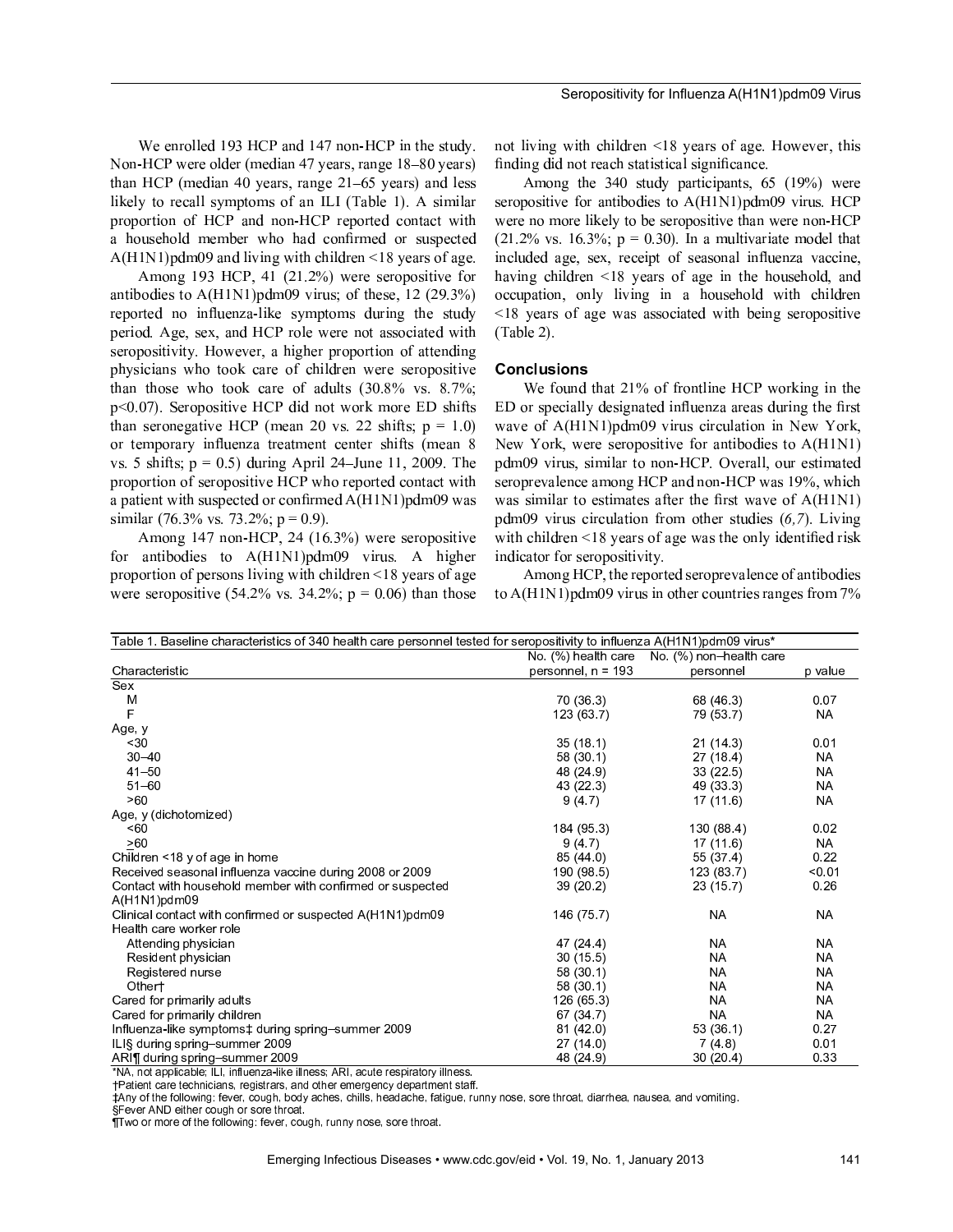## **DISPATCHES**

|                                                 | No (%)                                                     | No. (%) seronegative,                                  |                                                     |                            |
|-------------------------------------------------|------------------------------------------------------------|--------------------------------------------------------|-----------------------------------------------------|----------------------------|
| Characteristic                                  | seropositive, n= 65                                        | $n = 257$                                              | Crude OR (95% CI)                                   | Adjusted OR (95% CI)       |
| Sex                                             |                                                            |                                                        |                                                     |                            |
| M                                               | 22(33.9)                                                   | 116 (42.2)                                             | Referent                                            | NA                         |
| F                                               | 43 (66.2)                                                  | 159 (57.8)                                             | 1.41 (0.80-2.49)                                    | <b>NA</b>                  |
| Age, y                                          |                                                            |                                                        |                                                     |                            |
| $~1$ - 30                                       | 15(23.1)                                                   | 41 (14.9)                                              | $2.01(0.60 - 6.81)$                                 | NA                         |
| $30 - 40$                                       | 20(30.8)                                                   | 65(23.6)                                               | $1.57(0.48 - 5.15)$                                 | <b>NA</b>                  |
| $41 - 50$                                       | 14(21.5)                                                   | 67(24.4)                                               | $1.15(0.34 - 3.86)$                                 | <b>NA</b>                  |
| $51 - 60$                                       | 12(18.5)                                                   | 79 (28.7)                                              | $0.84(0.25 - 2.85)$                                 | NA                         |
| $\geq 60$                                       | 4(6.2)                                                     | 22(8.0)                                                | Referent                                            | <b>NA</b>                  |
| Age, y (dichotomized)                           |                                                            |                                                        |                                                     |                            |
| <60                                             | 61 (93.9)                                                  | 253 (92.0)                                             | $1.32(0.44 - 3.96)$                                 | NA                         |
| >60                                             | 4(6.2)                                                     | 22(8.0)                                                | Referent                                            | NA                         |
| Received seasonal influenza vaccine             | 61 (93.9)                                                  | 252 (91.6)                                             | 1 30 (0 43 - 3 91)                                  | NA                         |
| during 2008 or 2009                             |                                                            |                                                        |                                                     |                            |
| Contact with person with suspected              | 13(20.0)                                                   | 49 (17.8)                                              | $1.17(0.59 - 2.31)$                                 | <b>NA</b>                  |
| A(H1N1)pdm09 virus infection                    |                                                            |                                                        |                                                     |                            |
| Children <18 y of age at home                   | 36 (55.4)                                                  | 104(37.8)                                              | $1.96(1.13 - 3.40)$                                 | $1.96(1.13 - 3.40)$        |
| Occupation                                      |                                                            |                                                        |                                                     |                            |
| Non-HCP                                         | 24 (36.9)                                                  | 123(44.7)                                              | Referent                                            | <b>NA</b>                  |
| <b>HCP</b>                                      | 41 (63.1)                                                  | 152 (55.3)                                             | $1.35(0.77 - 2.36)$                                 | NA                         |
| ILI† during spring-summer 2009                  | 15(23.1)                                                   | 19(6.9)                                                | $3.97(1.85 - 8.49)$                                 | <b>NA</b>                  |
| ARI‡ during spring-summer 2009<br>$\frac{1}{2}$ | 25(38.5)<br>$\mathbf{r}$ and $\mathbf{r}$ and $\mathbf{r}$ | 53 (19.3)<br><b>CONTRACTOR</b><br>$\sim$ $\sim$ $\sim$ | $2.55(1.41 - 4.60)$<br>the company's company's com- | <b>NA</b><br>.<br>$\cdots$ |

Table 2. Univariate and multivariate analysis of risk indicators for seropositivity for influenza A(H1N1)pdm09 virus among 340 study participants\*

'OR, odds ratio; NA, not applicable; HCP, health care personnel; ILI, influenza-like illness; ARI, acute respiratory illness. ILI and ARI were not included in the adjusted logistic regression model because they did not reflect risk for exposure.

†Fever AND either cough or sore throat.

‡Two or more of the following: fever, cough, runny nose, sore throat.

to 30%  $(8-12)$ . Consistent with findings from our study, seroprevalence among HCP in most studies comparing HCP and non-HCP was similar to that for non-HCP  $(10-12)$ . However, some studies identified differences in seroprevalence associated with HCP role and between first-line and second-line HCP  $(8,11)$ . Although our study did not have adequate power to detect such differences, we observed a trend toward higher seropositivity among physician providers caring for children.

Several studies documented reduction in spread of influenza by facemask use and handwashing  $(13,14)$ . Measures taken to limit the spread of infection during A(H1N1)pdm09 in our hospitals included isolation of patients with ILI upon hospital arrival; HCP use of N95 protective masks, gloves, and gowns; and standard precautions such as handwashing. We did not evaluate the effect of these precautions on risk for A(H1N1) pdm09 virus infection because we did not measure HCP adherence to prevention measures. However, seropositivity for A(H1N1)pdm09 virus might have been higher among HCP in our study if these preventions measures were not in place.

Our study had several limitations. Our control group may not have been representative of the general community. We did not assess for use of influenza antiviral medications after potential exposures among participants. On the basis of our sample size, we only had adequate power to detect a  $\geq 5\%$  difference in seropositivity between HCP and non-HCP. We did not

have prepandemic serum samples from study participants to evaluate for pre-existing cross-reactive antibodies to A(H1N1)pdm09 virus. However, we found that that our criteria for seropositivity were highly specific for detection of A(H1N1)pdm09 virus infection.

Dr Alagappan is an emergency physician and associate chair of the Department of Emergency Medicine at the North Shore-Long Island Jewish Health System, in New Hyde Park, NY. His research interests include occupational exposure to infectious disease, factors associated with tetanus immunity, and international emergency medicine.

#### **References**

- 1. Fraser C, Donnelly CA, Cauchemez S, Hanage WP, Van Kerkhove MD, Hollingsworth TD, et al. Pandemic potential of a strain of influenza A (H1N1): early findings. Science. 2009;324:1557-61. http:// dx.doi.org/10.1126/science.1176062
- $2.$ Garske T, Legrand J, Donnelly CA, Ward H, Cauchemez S, Fraser C, et al. Assessing the severity of the novel influenza A/H1N1 pandemic. BMJ. 2009;339:b2840. http://dx.doi.org/10.1136/bmj.b2840
- $\mathbf{a}$ Chowell G, Bertozzi SM, Colchero MA, Lopez-Gatell H, Alpuche-Aranda C, Hernandez M, et al. Severe respiratory disease concurrent with the circulation of H1N1 influenza. N Engl J Med. 2009;361:674-9. http://dx.doi.org/10.1056/NEJMoa0904023
- New York City Department of Health and Mental Hygiene. 2009. 4. Health alert #22; novel H1N1 I [cited 2010 Dec 5], http://www.nvc. gov/html/doh/download/pdf/cd/2009/09md22.pdf
- $5.$ Veguilla V, Hancock K, Schiffer J, Gargiullo P, Lu X, Aranio D, et al. Sensitivity and specificity of serologic assays for the detection of human infection with 2009 pandemic H1N1 virus in U.S. populations. J Clin Microbiol. 2011;49:2210-5. http://dx.doi. org/10.1128/JCM.00229-11